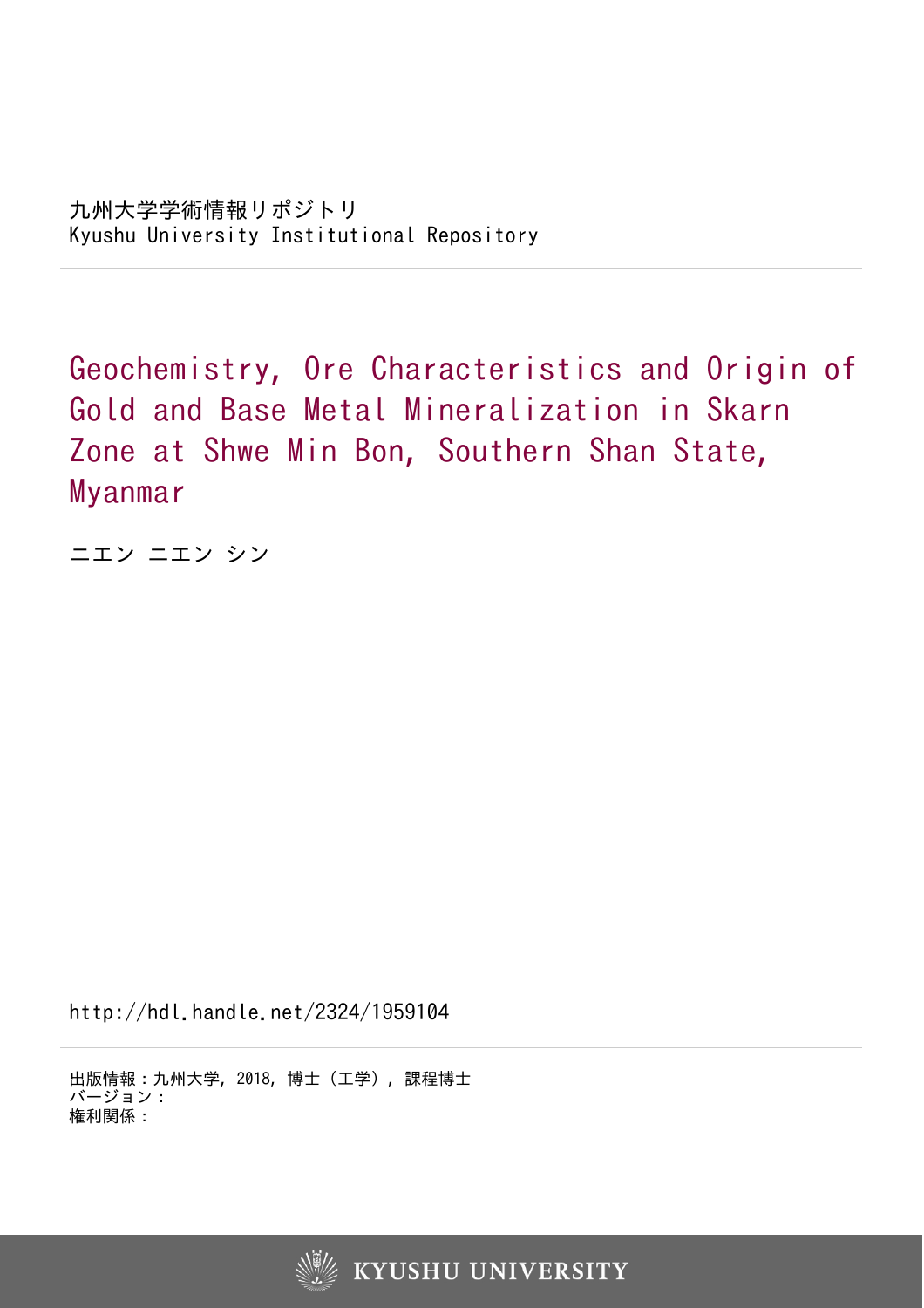## 氏 名 : NYEIN NYEIN SINT

論文題名 : Geochemistry, Ore Characteristics and Origin of Gold and Base Metal Mineralization in Skarn Zone at Shwe Min Bon, Southern Shan State, Myanmar (ミャンマー. シャン地方南部シューミンボン地域におけるスカルン鉱床の金および銅鉱 化作用)

区 分 : 甲

論 文 内 容 の 要 旨

Skarn deposits are primarily associated with intrusive rocks emplaced into or near carbonate rocks formed in magmatic arcs related to subduction. Skarn-type Cu-Au deposit at Shwe Min Bon is one of the primary gold deposits among around 300 gold occurrences in Myanmar. It is necessary to understand the formation environments and type of skarn deposit at Shwe Min Bon in order to establish a genetic model that can be applied to further exploration of skarn deposit in the similar geologic setting of other areas in Myanmar. At Shwe Min Bon, the Cu-Au mineralization occurred along the contact between the Nwabangyi Dolomite and Shweminbon Formation and the Cretaceous dioritic rocks. This study focused on the genetic characterization of skarn and ores at Shwe Min Bon. In addition to the skarn and ore mineral assemblages, fluid inclusion microthermometry was carried out to understand the evolution of hydrothermal system in both space and time. The whole-rock geochemistry of intrusive rocks which were related to the skarn deposits were analyzed in order to understand the formation environment of skarn deposit. This dissertation consists of seven chapters and the main contents in each chapter are as follows:

Chapter I introduced the research background, description of the study area, problem statement and objectives of this study. The methodology and procedure of analyses are described. The backgrounds on skarn deposit are also described.

Chapter II described the geologic setting, stratigraphy and lithologies of the Shwe Min Bon area. This literature review focused on the stratigraphy and geological structure of the research area.

Chapter III demonstrated on the geology, petrography and geochemistry of the host rocks in Shwe Min Bon. The host rock consists of diorite, granodiorite and siltstone, sandstone and marble of Shweminbon Formation. The dioritic rocks belong to the calc-alkaline series and indicate meta-aluminous characters.

Chapter IV described the occurrence of skarn at the contact between intrusive rocks and marble suggesting that both exoskarn and endoskarn were developed in the Shwe Min Bon area. In the Shwe Min Bon deposit, seven orebodies are mined. Among them, Bwet Taung, Tiger Mouth, Shwe Taung Gyar and Lunhtoe orebodies are the main mineralized zones. Based on field observation, the Bwet Taung, Zin Yaw, Tiger Mouth and Shwe Gu Lay orebodies are classified as proximal skarns. The Shwe Taung Gyar and Lun Htoe orebodies are identified as distal skarns. Moreover, a hydrothermally altered zone occurs in the Bwet Taung and Tiger Mouth orebodies where igneous rocks intruded into the clastic rock of the Shweminbon Formation. From north to south, skarn is zoned from intrusive rocks in the sequence: garnet, pyroxenoid to marble. Three skarn stages were